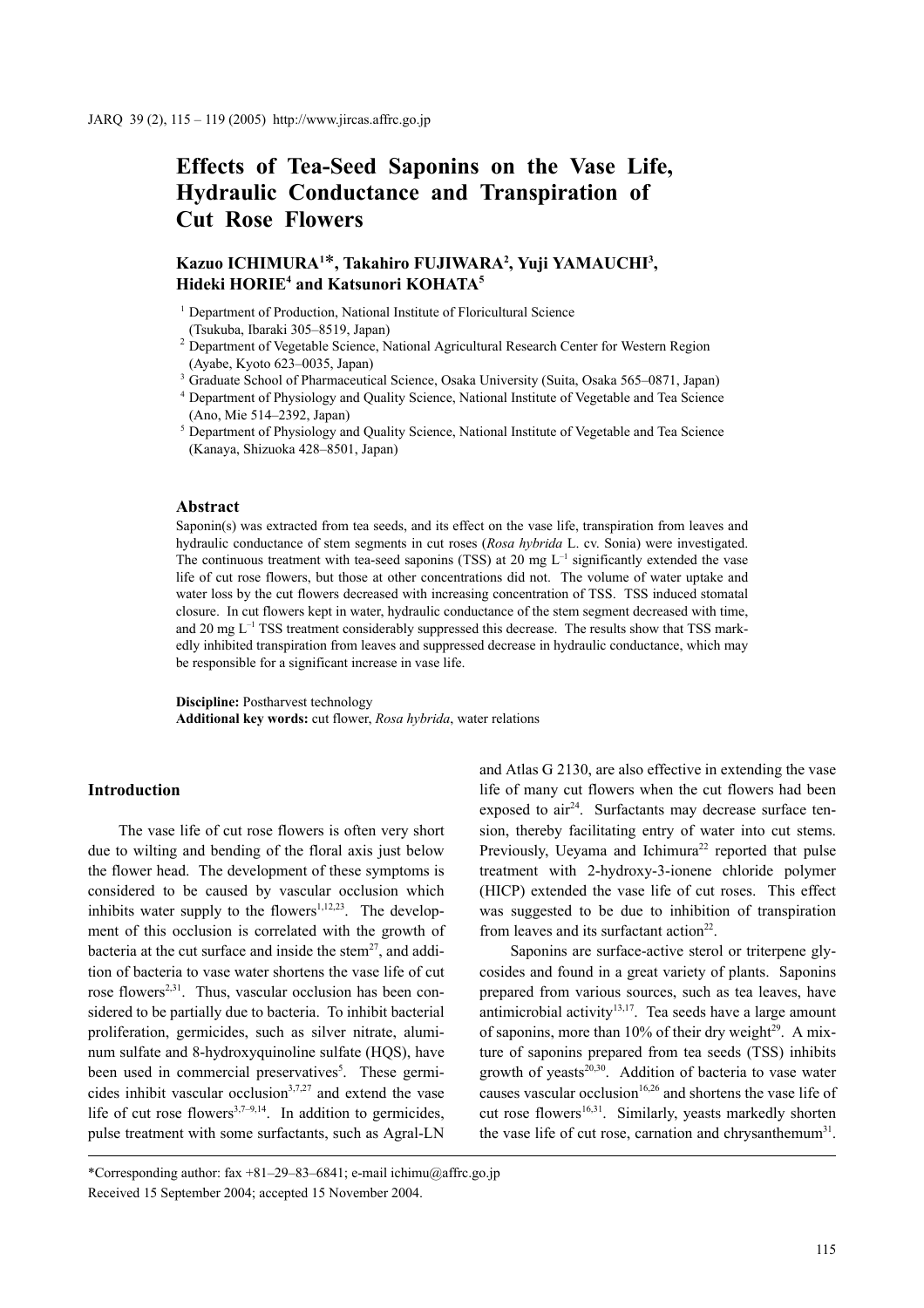Microbial proliferation causes vascular occlusion<sup>27</sup>, which has been evaluated by measuring the hydraulic conductance of the stem<sup>3,22,27</sup>. We thus, investigated effects of TSS on the vase life, transpiration and stem hydraulic conductance of cut rose flowers.

# **Materials and methods**

#### **1. Preparation of saponins from tea seeds**

Seeds of tea (*Camellia sinensis* var. *sinensis* cv. Yabukita) were collected in the field of National Institute of Vegetable and Tea Science (Kanaya, Shizuoka). After removal of the pericarp, tea seeds were ground with mortar and pestle and dried *in vacuo* at 40ºC. The resulting powder was treated with n-hexane (500 mL  $\times$  2) to remove tea-seed oils, and then extracted with 80% methanol twice. The resulting extract was evaporated to dryness *in vacuo* below 40ºC. The residue was dissolved in 40% methanol and applied onto a column of Lobar Prepack column RP-18 (MERCK, 25 mm  $\times$  31 cm). The composition of the mobile phase was changed step by step from 40 to 100% methanol at a flow rate of 3.0 mL min–1 below 40ºC. The fractions containing TSS were collected by monitoring at 250 nm with a UV detector and evaporated to dryness below 40ºC to yield a white solid.

#### **2. Plant material and TSS treatment**

Cut rose (*Rosa hybrida* L. cv. Sonia) flowers, which were obtained from a commercial grower (Ano, Mie Prefecture) at normal harvest maturity (sepals starting to reflex), were placed in tap water and used for experiments within 2 h after harvest. Flower stems were trimmed to 40 cm, and all leaves except for the upper 3 to 5 leaflets were removed. In the control, cut flowers were treated with distilled water. Two flowers were transferred to a 500-mL beaker containing 500 mL distilled water or various concentrations of TSS. The experimental conditions were temperature of 23ºC, 70% relative humidity, and a 12-h photoperiod under 10  $\mu$ mol m<sup>-2</sup> s<sup>-1</sup> irradiance from cool-white fluorescence lamps. Eight flowers were used for each treatment. Vase life was the period from the time of putting the stem into the test solution to the time when the petals lost turgor. The fresh weight of cut flowers and the volume of water uptake were measured daily. The volume of water loss was calculated by subtracting the increase in fresh weight from the volume of water uptake.

## **3. Measurement of stomatal conductance from leaves**

Stomatal conductance of second leaves from the upper position was measured by a portable photosynthe-

sis system (LI-6400, LICOR, Lincoln, NB, USA) according to the instruction manual. The environmental conditions were 23ºC, 70% relative humidity and illumination under 10  $\mu$ mol m<sup>-2</sup> s<sup>-1</sup> irradiance.

#### **4. Determination of stem hydraulic conductance**

Hydraulic conductance of the stem segment was measured by the method of Gilman and Steponkus<sup>3</sup> with a slight modification. The basal 5 cm of the stem was inserted into a silicon tube (internal diameter 4 mm), and a 130 cm head pressure of 10 mM KCl solution (13 kPa) was applied<sup>28</sup>. After 1 h of equilibration, the KCl solution that had passed through the segments was collected in attached tubes for 1 h. The flow rate was determined by measuring the volume of the collected solution. In one experiment, two stem segments were used from one vessel, and each experiment was repeated three times.

#### **Results**

#### **1. Effect of TSS on the vase life of cut rose flowers**

TSS at 20 mg  $L^{-1}$  significantly extended the vase life of cut rose flowers (Table 1). TSS at other concentrations tended to extend vase life, but this effect was not significant at  $P < 0.05$ . TSS at 50 mg L<sup>-1</sup> or higher concentrations caused visible damage to leaves of cut flowers. The rate of flower opening was not affected by TSS (data not shown).

#### **2. Changes in water uptake and water loss**

The volume of water uptake by the control flowers tended to increase during the first 5 days, decreased on day 6 and remained almost constant thereafter (Fig. 1A). Treatment with saponins suppressed the increase in solution uptake with increasing concentration of saponins. The changes in the rate of water loss were similar to those of water uptake (Fig. 1B).

#### **Table 1. Effects of TSS concentration on the vase life of cut 'Sonia' roses**

| Vase life<br>$\text{(day)}$ |
|-----------------------------|
| $7.0 \pm 0.3$ a             |
| $7.5 \pm 0.3$ a             |
| $7.4 \pm 0.2 a$             |
| $8.8 \pm 0.2 b$             |
| $7.9 \pm 0.3$ a             |
|                             |

Values represent mean of 4 replications  $\pm$  S.E., and those with the same letters are not significantly different  $(P<0.05)$  by the Tukey-Kramer's multiple range test.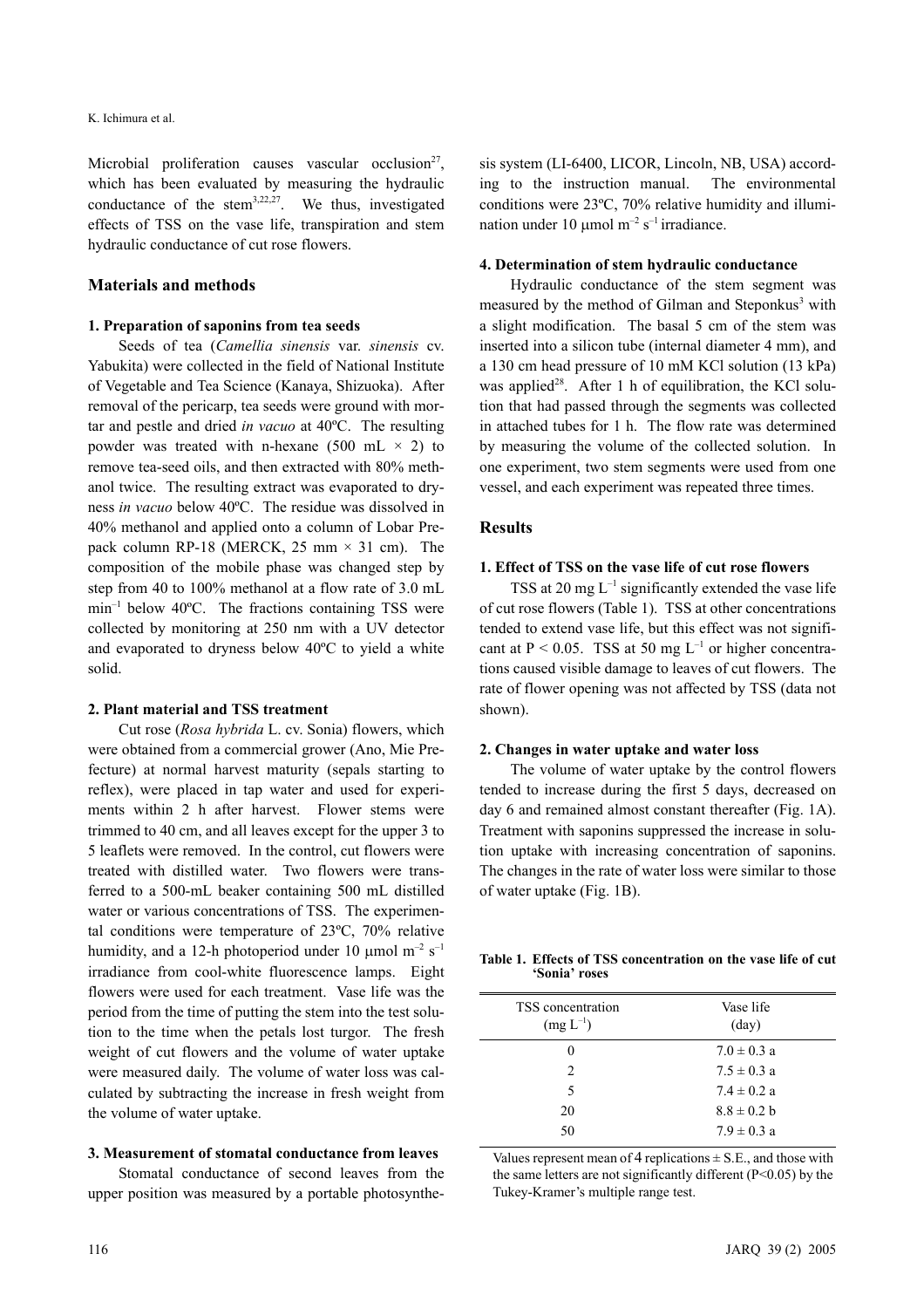

**Fig. 1. Changes in water uptake (A) and loss (B) of cut 'Sonia' roses treated with TSS at various concentrations with time**  Values are means of 3 replications  $\pm$  S.E.

# **3. Stomatal conductance of leaves**

In the control flowers, the stomatal conductance in the leaves increased on the 1st day and remained almost constant thereafter except that it tended to decrease on the 2nd day (Fig. 2). Treatment with TSS decreased the stomatal conductance of leaves on the 1st day regardless of its concentration.

#### **4. Changes in stem hydraulic conductance**

In the control flowers, the hydraulic conductance of the stem segments slightly increased on the 1st day, and sharply decreased thereafter. Hydraulic conductance of those treated with TSS at 20 mg  $L^{-1}$  also increased on the 1st day, and decreased thereafter, but this decrease was considerably suppressed by TSS treatment during the later part of the vase life (Fig. 3).

# **Discussion**

In the present study, we found that the transpiration from the cut flowers was decreased by TSS treatment



**Fig. 2. Changes in stomatal conductance of cut 'Sonia' roses treated with TSS at various concentrations with time** 

Values are means of 9 replications  $\pm$  S.E.





Values are means of 3 replications  $\pm$  S.E.

(Fig. 1B). This inhibition was shown to be due to the stomatal closure (Fig. 2). TSS of at least 2 mg  $L^{-1}$ , a low concentration, suppressed transpiration from cut flowers (Fig. 1B). Saponins are major compounds in plants, but their physiological actions on plants have been little understood. To the best of our knowledge, this is the first evidence that demonstrated the suppression of transpiration from leaves by closing stomata with saponins. TSS is a mixture of structural analogues and geometrical isomers including theasaponin E1 and theasaponin E2<sup>10</sup>. Yamauchi et al.<sup>30</sup> reported that theasaponin E1, which is a major saponin in tea seeds, inhibited the proliferation of yeasts. However, it is yet to be investigated to understand what kind of compound(s) in TSS induces stomatal closure of leaves.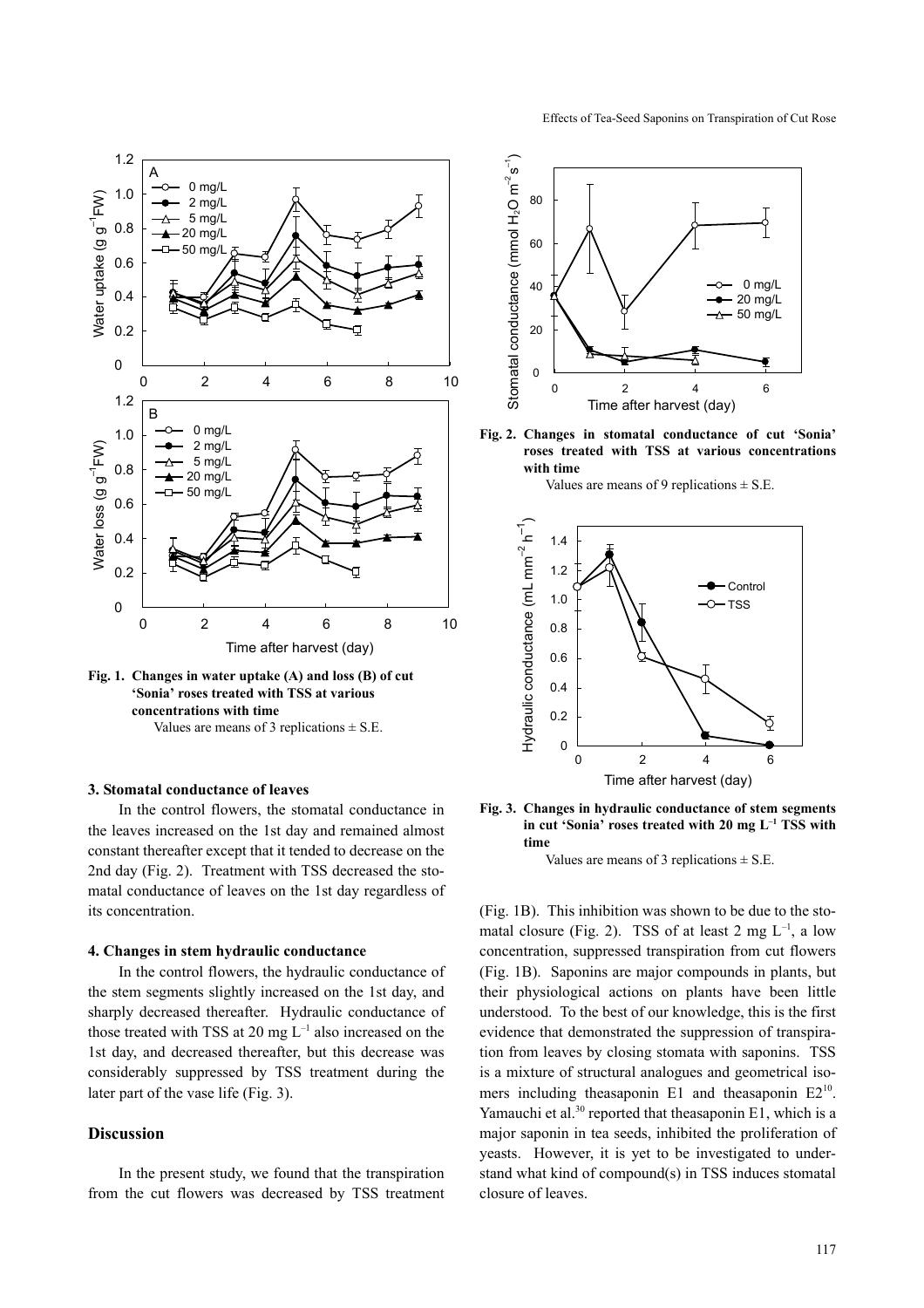In our study, a continuous treatment with TSS at 20 mg  $L^{-1}$  significantly extended the vase life of cut rose flowers (Table 1). In the presence of vascular occlusion in the stem, a high rate of transpiration disrupts the water balance, which may then shorten the vase life of cut roses<sup>23</sup>. Since excess transpiration from leaves disrupts water balance in cut roses, the extension of vase life by TSS may partially be attributed to inhibition of transpiration from leaves. Abscisic acid (ABA) also closes stomata, and inhibits transpiration from leaves<sup>11</sup>. Treatment with ABA extends the vase life of cut roses with leaves but ABA shortens the vase life of roses without leaves<sup>6</sup>.

The short vase life of cut rose flowers is considered to be due to disruption of water balance, which is mainly caused by vascular occlusion<sup>23</sup>. TSS considerably suppressed the decrease in hydraulic conductance of the stem segment (Fig. 3), suggesting that TSS inhibits development of vascular occlusion. Vascular occlusion has been considered to be mainly due to microbial proliferation<sup>23</sup>. The addition of yeasts to vase water markedly shortened the vase life of cut rose, carnation and chrysanthemum<sup>31</sup>. Saponins are known to have germicidal activity $13,17$  and TSS at a low concentration inhibited the proliferation of  $y$ easts<sup>20,30</sup>. However, whether TSS suppresses bacterial proliferation remains unknown. Put<sup>15</sup> reported that yeasts proliferated in vase water in which cut roses were placed although van Doorn et al. $25$  reported with electronmicroscopic studies that yeasts were not observed in cut rose stems held in water. The effect of TSS on the vase life may be partially attributed to their inhibitory action against microbial growth. Several germicides, such as aluminum sulfate, silver nitrate and HQS, which are well known germicides, inhibit vascular occlusion and extend the vase life of cut roses $^{23}$ . Although TSS suppressed decrease in hydraulic conductance in stem segments, hydraulic conductance on the 6th day was low. On the contrary, continuous treatment with HQS maintained hydraulic conductance in cut rose stems during the first 7 days<sup>7</sup>. Thus, inhibition with TSS on development of vascular occlusion is not so large, compared to that of HQS.

Some surfactants, such as Agral-LN, have been reported to overcome vascular occlusion of cut flowers without inhibiting microbial growth<sup>23</sup>. These surfactants may decrease surface tension of water, thereby facilitating entry of water into cut stems $23$ . Uda<sup>21</sup> reported that some surfactants including polyoxyethylenelaurylether increased water uptake in cut stock flowers. Although saponins are natural surfactants, TSS did not increase water uptake of cut roses (Fig. 1A). Thus, the effect of TSS on the extension of vase life may not be attributed to surfactant action.

Continuous treatment with aluminum sulfate, which

is widely used in preservative formulations as a germicide<sup>4</sup>, extends the vase life of cut roses<sup>8</sup>. Since aluminum sulfate inhibits transpiration from leaves<sup>18,19</sup>, the effect of TSS on the vase life of cut roses is somewhat similar to that of aluminum sulfate. Similarly, the function of TSS may be comparable to that of a pulse treatment with HICP, which extends the vase life of cut rose. HICP was found to inhibit development of vascular occlusion and transpiration rate<sup>22</sup> although whether HICP induces stomatal closure remains unclear. In the present study, the effect of TSS on the vase life of cut roses was not so appreciable. Furthermore, TSS at 50 mg  $L^{-1}$  or higher concentrations caused severe visible damage to the leaves. Thus, it appears that the treatment with TSS alone is not practically useful in extending the vase life of cut rose flowers. Further studies, therefore, will be needed to clarify whether combined treatment of TSS with some other compounds, such as sugars and germicides, is more effective in extending the vase life of cut roses.

In conclusion, continuous treatment with TSS at 20 mg  $L^{-1}$  significantly extended the vase life of cut rose flowers. TSS inhibited the transpiration from leaves and suppressed decrease in hydraulic conductance of cut stems, which may be responsible for extension of vase life. It should be noted that TSS at a low concentration induced stomatal closure and inhibited transpiration from leaves of cut roses.

# **Acknowledgments**

We thank Dr. U. K. Pun for his critical reading of this manuscript and Mrs. K. Matsuda for her helpful assistance.

#### **References**

- 1. de Stigter, H. C. M. (1980) Water balance of cut and intact Sonia rose plants. Z. *Pflanzenphysiol.*, **99**, 131– 140.
- 2. de Witte, Y. & van Doorn, W. G. (1988) Identification of bacteria in the vase water of roses, and the effect of the isolated strains on water uptake. *Sci. Hortic.*, **35**, 285– 291.
- 3. Gilman, K. F. & Steponkus, P. L. (1972) Vascular blockage in cut roses. *J. Am. Soc. Hort. Sci.*, **97**, 662–667.
- 4. Goszczynska, D. M. & Rudnicki, R. M. (1988) Storage of cut flowers. *Hort. Rev.*, **10**, 35–62.
- 5. Halevy, A. H. & Mayak, S. (1981) Senescence and postharvest physiology of cut flowers, part 2. *Hort. Rev.*, **3**, 59–143.
- 6. Halevy, A. H. et al. (1974) Opposing effects of abscisic acid on senescence of rose flowers. *Plant Cell Physiol.*, **15**, 813–821.